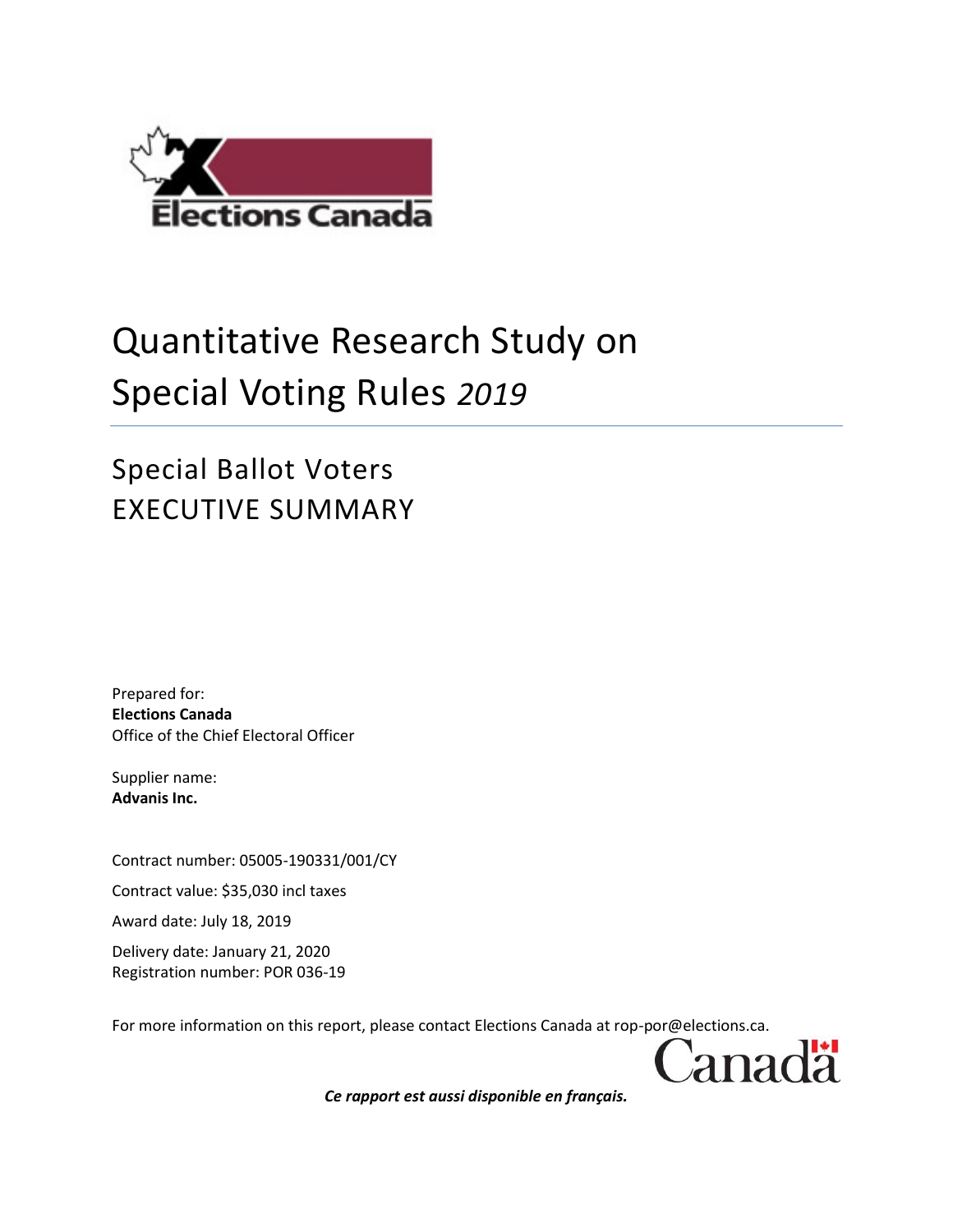## **Executive Summary**

As part of its post-mortems following general elections, Elections Canada seeks to obtain reliable survey data to evaluate electors' opinions, attitudes, and knowledge of the Agency's services along with various aspects of their experience with the electoral process. The Agency also asks campus administrators to share their experiences hosting voting places at post-secondary institutions. The Quantitative Research Study on Special Voting Rules 2019 project is made up of three separate surveys:

- the Survey of Campus Electors
- the Survey of Special Ballot Voters
- the Survey of Campus Administrators

This report describes the methodology of the Survey of Special Ballot Voters.

The target population was Canadian electors who voted by special ballot during the 2019 federal general election. This includes electors who voted in the following ways:

- by mail (living within or outside of Canada)
- on campus at a post-secondary institution
- at an acute care hospital
- at a designated polling station for Canadian Forces electors
- at an Elections Canada office

Elections Canada designed the survey, which included questions around the following themes:

- a) awareness of the election and the different voting methods (including where, when, and the ways to vote)
- b) sources of information about the election
- c) reasons for using or not using different methods of voting
- d) experiences with using different voting methods (including time it took to vote, ease of voting, satisfaction with voting)
- e) socio-demographics and characteristics of target populations

After survey design and programming were complete, individuals who voted by special ballot were provided with a bilingual postcard that contained access information to the survey hosted by Advanis, using the Elections Canada website. While the postcard was supplied to a large number of special ballot voters, due to a shortage of postcards not all received an invitation to the survey. Elections Canada assembled a total of 85,373 voter kits for mail-in voters; 51,700 survey postcards were available. This resulted in a shortage of around 34,000 postcards for mail-in voters. Of the 51,700 individuals who received the postcard, 3,512 respondents completed the survey. The survey was in field from September 16 to November 4, 2019.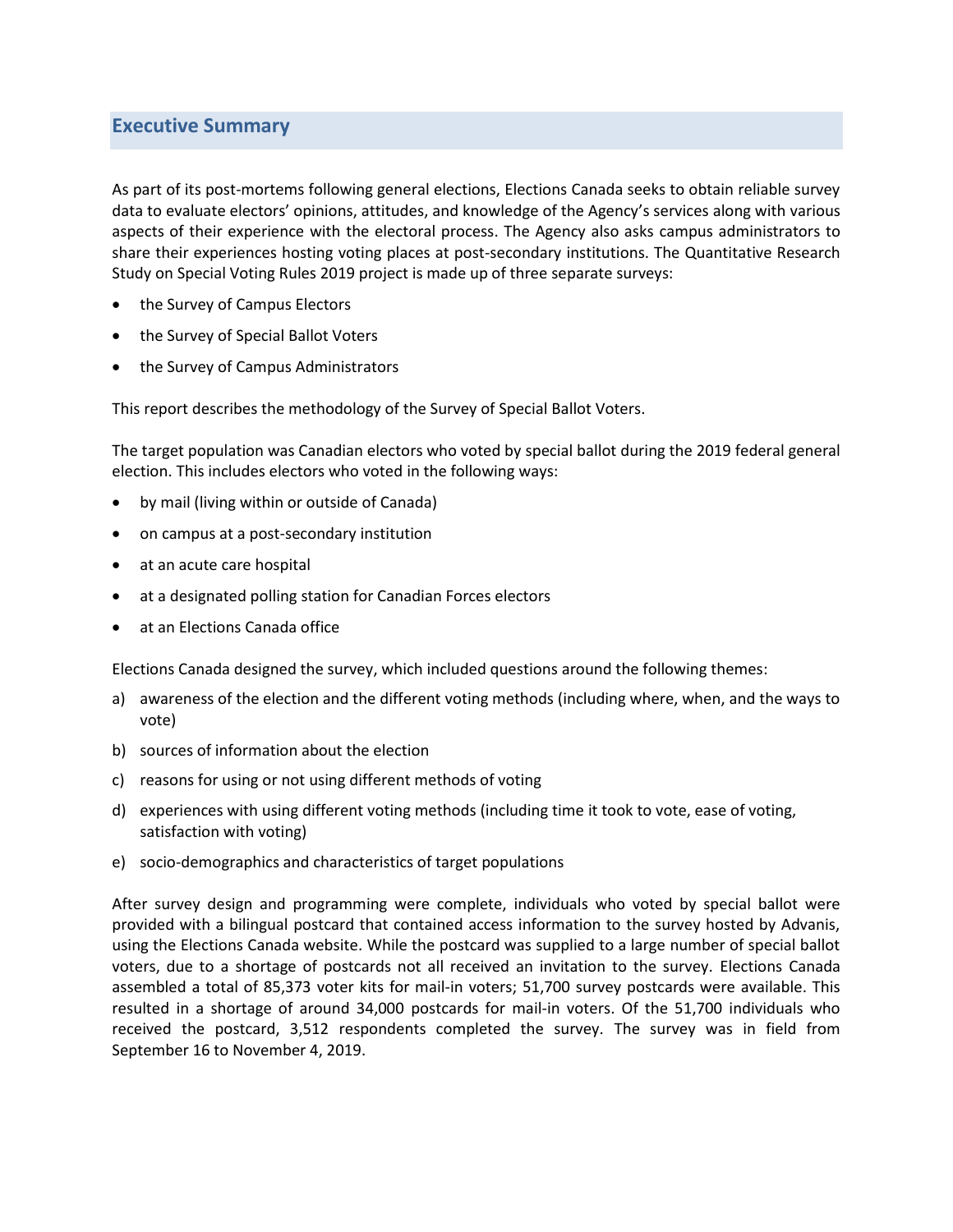After closing the survey, Advanis was responsible for cleaning and preparing the survey data, which was provided to Elections Canada in SPSS format. Elections Canada completed all open-ended coding. Tabulated data were produced for this study; results were categorized and presented by demographic information such as age, gender, level of education, employment status, language, and region. Results were also tabulated by subpopulation groups such as the following:

- Indigenous populations
- electors who did or did not vote in the 2015 election
- people who were or were not eligible to vote in 2015
- people with a functional disability

Finally, results were tabulated by level of interest in politics and the voting method they used in the 2019 election (if applicable). There is a potential for non-response bias, as response rates can vary by the type of special ballot voting method used and among electors with certain demographic characteristics. To adjust for this possible source of error, Advanis weighted the data to reflect the composition of the sampling frame on the main known characteristics. The results of this survey will be used to inform future Elections Canada programs and services as they relate to special ballot voters.